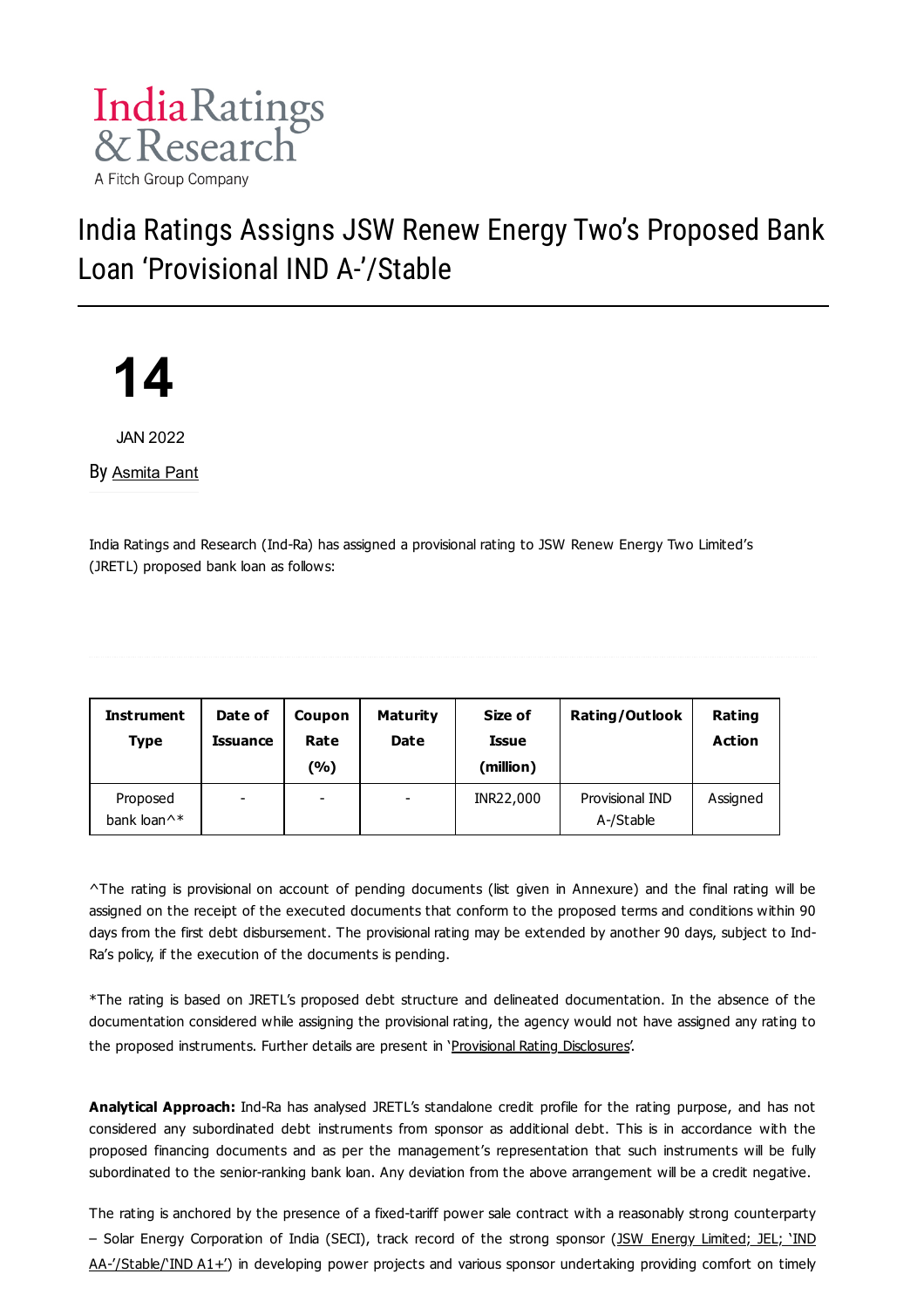equity, and sponsor support undertakings. Additionally, the sponsor's commitment to meet any cost overruns, creation of a debt service reserve (DSR) and resizing the debt to meet the base case financial parameters in case of a failure in achieving the base case energy generation numbers for immediately preceding 12 months anytime within three years from commissioning, support the rating. However, the rating is constrained by the inherent risks in wind projects, construction risk and the lack of operational history.

Timely commissioning of the project, along with optimum generation level post commissioning will be key rating monitorables.

#### KEY RATING DRIVERS

**Long-Term Offtake with Strong Counterparty Secures Cash Flows:** The rating is anchored by the presence of a 25-year power purchase agreement (PPA) with SECI for 450 megawatts (MW) of project capacity at a fixed tariff of INR2.78 per unit. SECI is a 100% government-owned entity under the administrative control of the Ministry of New and Renewable Energy, and dedicated to the renewable energy sector. On an average, SECI makes payments within 70 days from the date of the invoice for other Ind-Ra rated peers. Additionally, the PPA provides for generation compensation for lower off-take because of grid unavailability and back down constraints, which mitigate grid curtailment risks to an extent. SECI, being a central government undertaking, fares better in terms of meeting its tariff payment obligations than when directly selling to most distribution companies.

**Adequate Sponsor Experience:** JRETL is a wholly-owned subsidiary of JSW Future Energy Limited (JFEL), which is entirely held by JEL. JEL has power generation and transmission business primarily in Karnataka, Maharashtra, Rajasthan and Himachal Pradesh. The sponsor has its presence across power sectors including generation, power transmission, mining, power plant equipment manufacturing and power trading. JSWEL has a 4,559MW generation capacity, of which 3,158MW is thermal power, 1,391MW is hydropower and 10MW is solar power located across four states. Furthermore, the group's focus on the renewable space has significantly increased with under construction pipeline of renewable energy capacity of 2,458MW. JEL's liquidity is also considered to be adequate with free cash flow from existing mature businesses of INR10,000 million-INR12,000 million annually, and cash and equivalents of INR15,000 million. Ind-Ra considers the sponsor's experience in commissioning and operating power projects to be adequate.

**Sponsor Support Undertaking:** JEL has undertaken to fund any cost overrun in implementing the project, creation of a proposed DSR of one quarter of debt servicing and resizing the debt to meet the base case financial parameters in case of a failure in achieving the base case energy generation numbers for immediate preceding 12 months any time within three years from commissioning, either out of project's cash flows or additional fund infusion by the sponsor. Ind-Ra believes the project will continue to receive managerial and financial support from the sponsor during the entire construction and operational phase. Any change in the group's policy of timely supporting the project is a key rating sensitivity.

**Moderate-to-Low Equity Risk:** On 20 December 2021, the sponsors had injected the requisite equity portion of INR1,589.3 million of the total equity requirement of INR7,312.5 million. In line with the proposed term sheet, the sponsor will need to bring in additional INR823.8 million before the first debt disbursement. The remaining equity portion by way of shareholders loans/share capital and through quasi equity instruments in the form of interest-bearing unsecured loans will be infused in proportion to the proposed implementation schedule of the project. The quasi equity shall be subordinate to the senior debt; their payments will be subject to restricted payments conditions, and subordinated debt holders shall have no rights to call an event of default.

**Adequate Execution Capability:** The project is being implemented on a split contract basis (nonengineering, procurement and construction (non-EPC) mode), with split packages to complete each part of the project (including land procurement, supply of wind turbine generators (WTGs), towers, transmission lines, substations and balance of plant). JSW group has a significant experience in implementing various complex power projects, including thermal and hydro for its other group companies in a non-EPC mode. It is implementing a 240MW hydro project. Ind-Ra believes the group exhibits strong capabilities to execute this project in a timely manner as implementation of wind and solar projects is relatively less complex than thermal and hydro power projects. The performance bank guarantee provided by the sponsors to SECI will be invoked on a per day basis if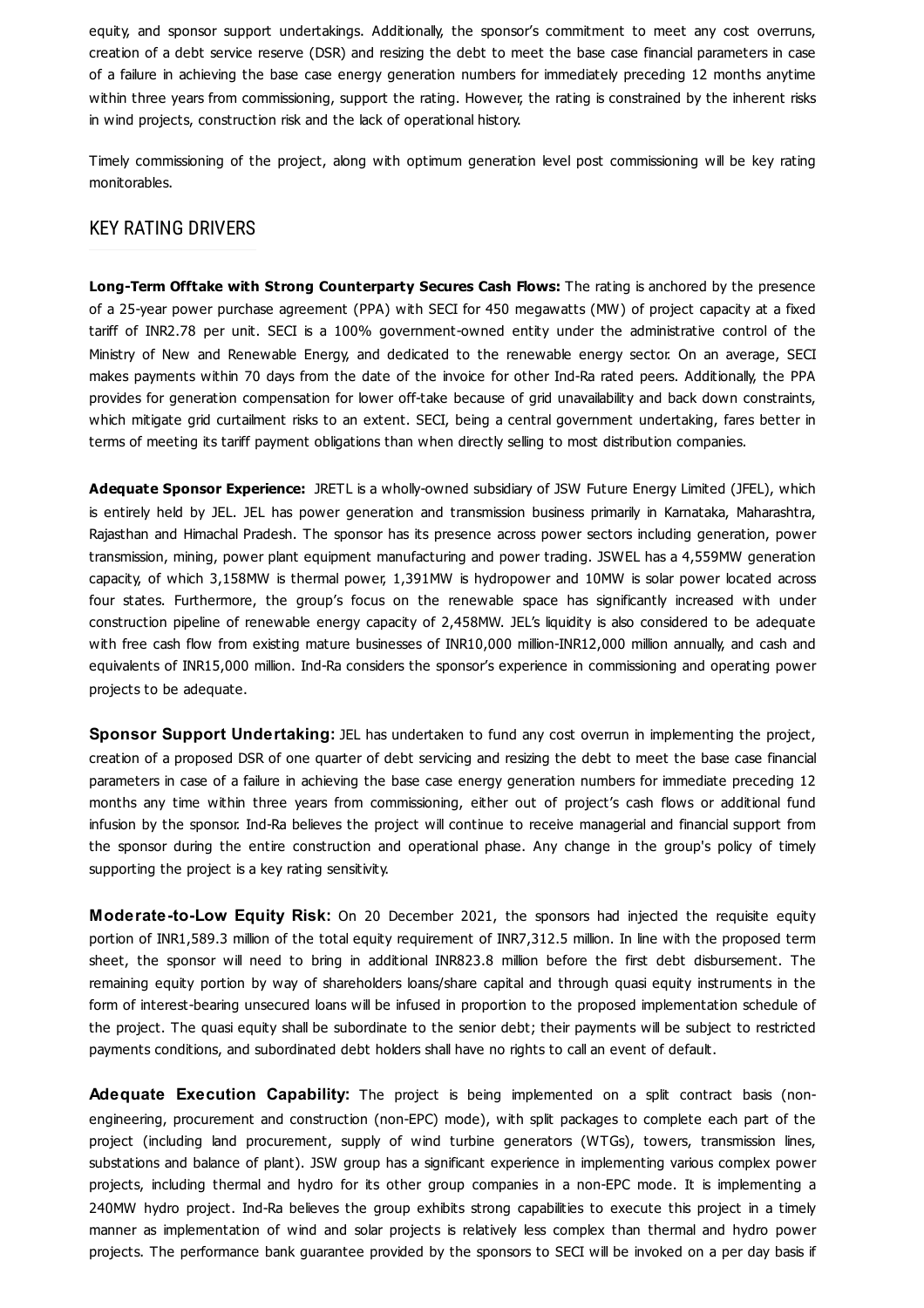the commissioning is delayed by nine months beyond the scheduled commissioning date (SCOD). However, the agency takes comfort from the fact that the contracts with various vendors have clauses to claim the liquidated damages occurring due to delays on part of respective contractors, leading up to delays in SCOD.

**Liquidity Indicator - Adequate:** A DSR equivalent to three months of debt servicing requirements is proposed to be created within 12 months from the commissioning of the project or SCOD, whichever is earlier from the internal accruals of the project. The reserve can be maintained in the form of cash, or an unconditional and irrevocable bank guarantee, or a fixed deposit lien marked in favour of the lenders. The project has an average debt service coverage ratio (DSCR) of above 1.3x throughout the loan tenor, according to Ind-Ra's base case projections. Ind-Ra believes should the generational level be equal to or above P90 level, the DSCR will be adequate to cover moderate stresses in the operations and maintenance expenses and interest rates.

**Moderate Construction Risk:** The project faces construction risk, as it is in the initial stages of construction phase. The entire project capacity is proposed to be constructed on 168 land parcels; of this 137 have been acquired until 20 December 2021; and as per the management, the land acquisition process would be completed by end-April 2022. As per the detailed project report dated 22 April 2021, the progress of the project was almost in line with the envisaged timelines. JRETL has signed a fixed-time, fixed-price contract with a strong and reputed wind original equipment manufacturer (OEM), who is one of the world's leading wind turbine suppliers across 80 countries. As per the management, orders for 112 WTGs of 168, have already been placed and are expected to arrive on site from April 2022. Term sheet for orders for the remaining 56 WTGs has been signed and the order will be placed in 4QFY22. The project has to achieve completion by 31 March 2023 (SCOD). Timely commissioning of the project will remain a key monitorable for Ind-Ra.

**Moderate Debt Structure:** The proposed term loan is repayable in over 70 structured quarterly instalments, starting after 12 months from the SCOD or commissioning date, whichever is earlier. The interest rate on the term loan is floating, exposing the cash flows to interest rate risk. Equity infusion in the project has been in line with the project's progress. While Ind-Ra takes comfort from the waterfall mechanism, restricted payment conditions and other terms prioritising servicing of the senior debt, Ind-Ra will review the rating in the event of any adverse change affecting the cash flows available for senior debt servicing and if the rights of unsecured loans could impede senior debt servicing. Also, the project has standard project finance features, including a cash flow waterfall and a DSRA equivalent to one quarters' principal and interest payments. The special purpose vehicle can also make restricted payments to its sponsors after complying with the stipulated covenants and in concurrence with the lenders.

**Moderate Technology Risk:** As per lenders independent engineer's report, WTGs selected for this project are well suited for selected wind sites. However, their actual performance will need to be monitored after the plant becomes operational. The wind turbine generator's variant offered for the project accounts for 163 other WTGs (about 440 MW) that are installed by the WTG provider in India. Additionally, the breakeven PLF provides sufficient cushion to a downside variation. If the project fails to achieve the P90 PLF in its first three years of operations, the company would have to resize the debt to restore the banking base case. Ind-Ra considers the wind turbine technology employed by GE to be standard and proven.

**Reasonable Supply Risk:** As with any wind farm, the project's revenue and operating cash flows are directly correlated with the wind speed; thus, the accuracy of the wind assessment studies and energy production forecasts is critical. There is always a risk stemming from low speeds, which may impact the cash flows available for debt servicing. The resource assessment study was done by TUV Rheinland India Private Limited, which is a dedicated services provider in the entire gamut of activities involved in consulting and setting up of wind power plants.

#### RATING SENSITIVITIES

**Positive:** Future developments that may, individually or collectively, lead to a rating upgrade are:

- timely commissioning of project by 31 March 2023,
- · the project's financial and operational performance in line with Ind-Ra's base-case estimates,
- · creation of a DSR equivalent to debt service requirements for the ensuing three months.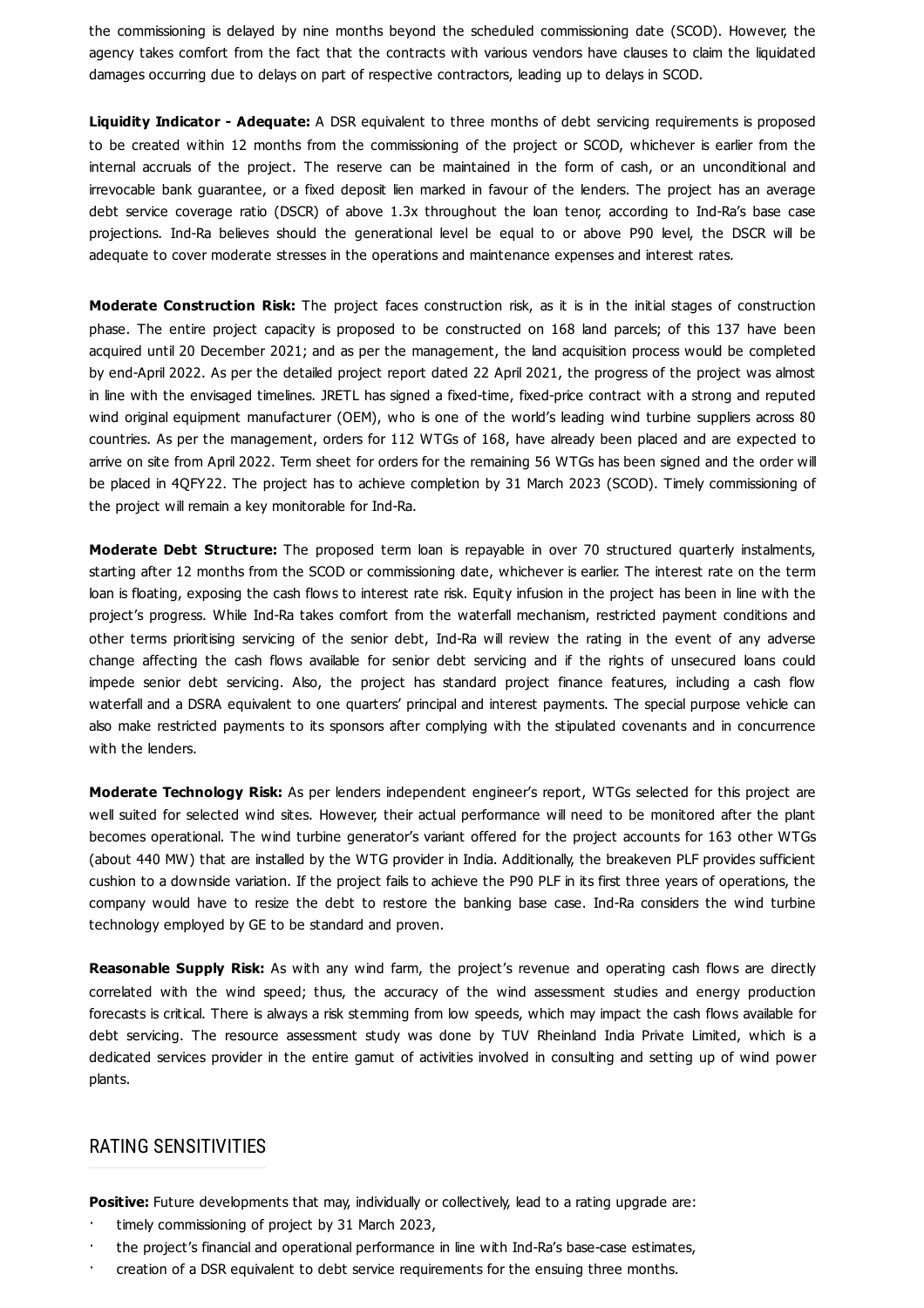**Negative:** Future developments that may, individually or collectively, lead to a rating downgrade are:

- · slippages in project completion from the SCOD of 31 March 2023,
- · the project's financial and operational performance lower than Ind-Ra's base-case estimates with a yearly DSCR being below 1.15x,
- · deterioration in the counterparty's credit profile,
- · deterioration in sponsor's credit profile or absence of sponsor support.

## COMPANY PROFILE

JRETL is a wholly-owned subsidiary of JSW Future Energy Limited, which is ultimately held by JEL. The holding will be in the form of common equity shares and unsecured loans. Ind-Ra has given 100% equity treatment to the unsecured loans, according to the terms and conditions shared. JRETL is implementing a 450MW wind power plant at two sites (Tuticorin and Dharapuram) in Tamil Nadu.

#### **FINANCIAL SUMMARY**

Financial summary is not available since the project is under construction stage.

## ANNEXURE

#### **KEY FINANCIAL COVENANTS AND TERMS**

| <u>Financial</u><br>Covenants .<br>٠ | Minimum fixed asset coverage ratio of 1.25x in any year<br>Minimum gross DSCR of 1.20x in any year<br>Minimum interest coverage ratio of 1.50x in any year<br>Debt/EBIDTA should be 6.20x for the first three years and 6.00x thereafter                                                                                                                                                                                                                                                                                                                                                                                                                                                                                                                                                                                                                      |  |  |  |  |
|--------------------------------------|---------------------------------------------------------------------------------------------------------------------------------------------------------------------------------------------------------------------------------------------------------------------------------------------------------------------------------------------------------------------------------------------------------------------------------------------------------------------------------------------------------------------------------------------------------------------------------------------------------------------------------------------------------------------------------------------------------------------------------------------------------------------------------------------------------------------------------------------------------------|--|--|--|--|
| <b>Maintenance</b><br>of DSRA        | Ensuing one quarter of interest payment and principal repayment                                                                                                                                                                                                                                                                                                                                                                                                                                                                                                                                                                                                                                                                                                                                                                                               |  |  |  |  |
| <b>Cash Sweep</b><br>٠               | In the event of generation of any surplus cash accruals in any financial year, lender(s)<br>shall have the option to sweep the excess cash surplus in the below mentioned manner<br>in the inverse order of maturity as per discretion of lenders:<br>In case of DSCR in any year is less than 1.10x, the lenders will have the right to sweep<br>50% of excess cash. Excess cash defined as surplus available above DSCR of 1.00x.<br>In case of DSCR in any year is between 1.10x and 1.25x, the lenders will have the<br>right to sweep 40% of excess cash for prepayment of loan. Excess cash defined as<br>surplus available above DSCR of 1.10x.<br>In case of DSCR in any year is above 1.25x, the lenders will have the right to sweep<br>50% of excess cash for prepayment of loan. Excess cash defined as surplus available<br>above DSCR of 1.25x. |  |  |  |  |
| Source: Draft Term Sheet             |                                                                                                                                                                                                                                                                                                                                                                                                                                                                                                                                                                                                                                                                                                                                                                                                                                                               |  |  |  |  |

 $\ddot{\phantom{a}}$  $\mathcal{L}^{\text{max}}_{\text{max}}$  , where  $\mathcal{L}^{\text{max}}_{\text{max}}$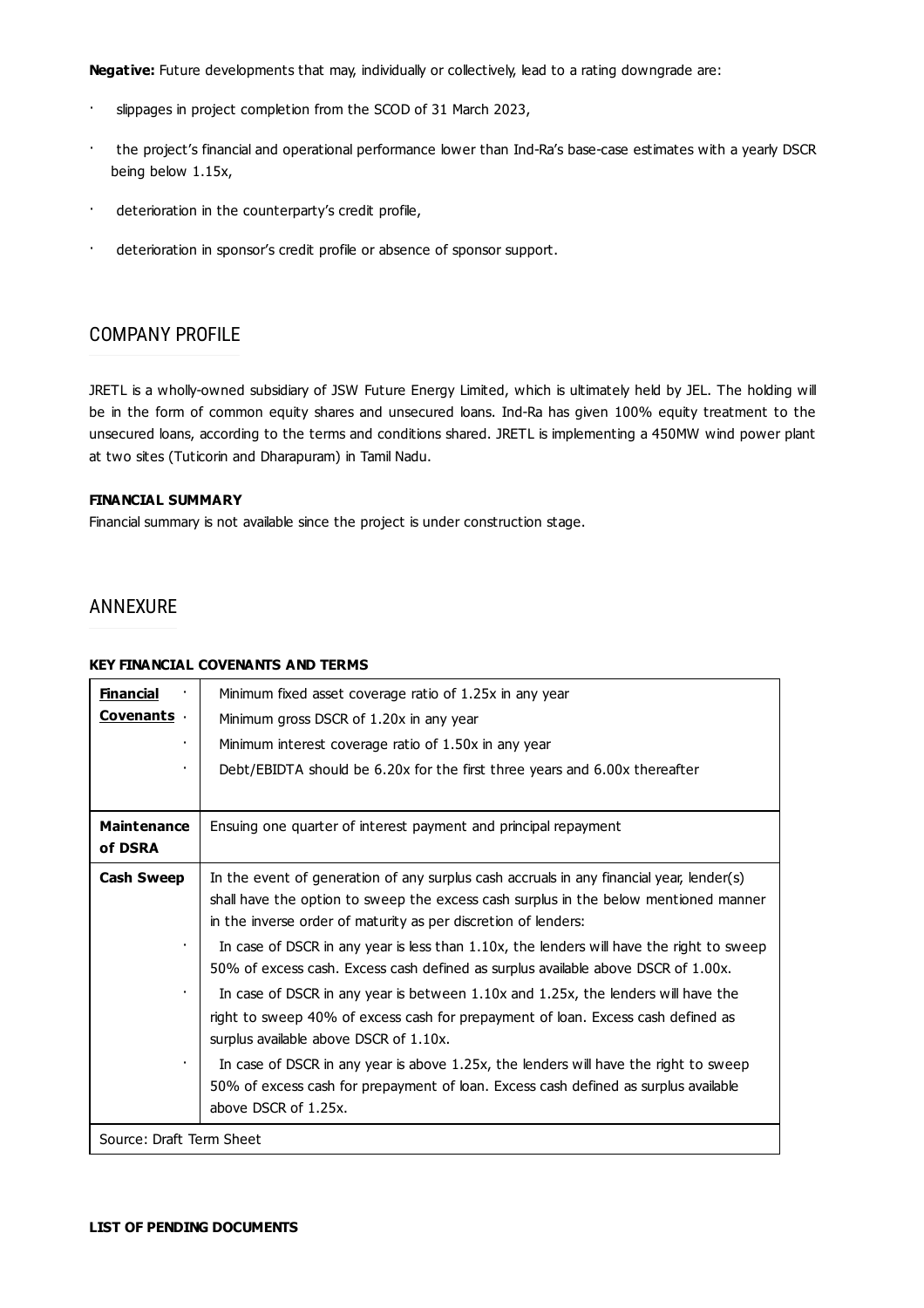| S.<br>No. | <b>Pending</b><br>documentation<br>considered<br>while assigning<br>provisional | Risks associated with the provisional nature of the credit rating in<br>completed documentation<br>absence<br>the<br>of<br>change<br>or<br>in.<br>documentation                                                                                                                                                                                                                          |  |  |  |
|-----------|---------------------------------------------------------------------------------|------------------------------------------------------------------------------------------------------------------------------------------------------------------------------------------------------------------------------------------------------------------------------------------------------------------------------------------------------------------------------------------|--|--|--|
|           | rating*                                                                         |                                                                                                                                                                                                                                                                                                                                                                                          |  |  |  |
| 1.        | Signed<br>sanction<br>letter                                                    | The provisional rating is assigned pending the execution of the draft<br>documents containing terms and conditions shared by the management with<br>Ind-Ra. In the absence of executed documents which are in line with the<br>terms and conditions shared by management with Ind-Ra, the transaction<br>structure as articulated does not exist. In such a scenario, Ind-Ra will not be |  |  |  |
| 2.        | Executed<br>loan<br>common<br>agreement                                         |                                                                                                                                                                                                                                                                                                                                                                                          |  |  |  |
| 3.        | Executed<br>trust<br>retention<br>and<br>agreement                              | able to assign any rating.                                                                                                                                                                                                                                                                                                                                                               |  |  |  |
| 4.        | Executed<br>sponsor<br>undertaking                                              |                                                                                                                                                                                                                                                                                                                                                                                          |  |  |  |

\* Additionally, any other relevant documents executed for the transaction should also be provided to the agency.

## BANK WISE FACILITIES DETAILS

#### [Click here](https://www.indiaratings.co.in/PressRelease/BankersDetailsHTML?PressReleaseId=57266) to see the details

## COMPLEXITY LEVEL OF INSTRUMENTS

Instrument Name Complexity Indicator

Proposed bank loan Low

For details on complexity level of the instruments, please visit [www.indiaratings.co.in/complexity-indicators](http://www.indiaratings.co.in/complexity-indicators).

## SOLICITATION DISCLOSURES

Additional information is available at www.indiaratings.co.in. The ratings above were solicited by, or on behalf of, the issuer, and therefore, India Ratings has been compensated for the provision of the ratings.

Ratings are not a recommendation or suggestion, directly or indirectly, to you or any other person, to buy, sell, make or hold any investment, loan or security or to undertake any investment strategy with respect to any investment, loan or security or any issuer.

## ABOUT INDIA RATINGS AND RESEARCH

**About India Ratings and Research:** India Ratings and Research (Ind-Ra) is India's most respected credit rating agency committed to providing India's credit markets accurate, timely and prospective credit opinions. Built on a foundation of independent thinking, rigorous analytics, and an open and balanced approach towards credit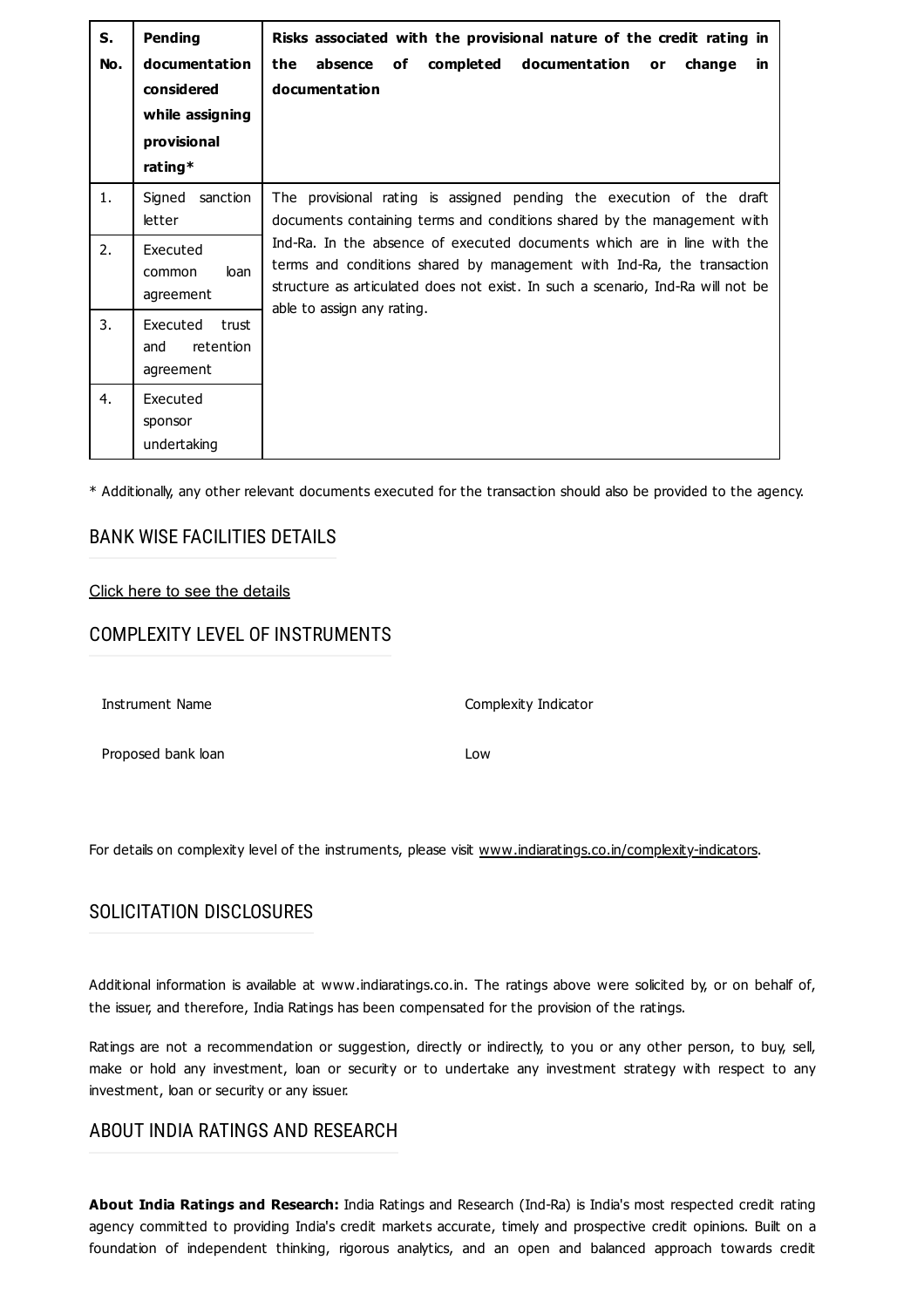research, Ind-Ra has grown rapidly during the past decade, gaining significant market presence in India's fixed income market.

Ind-Ra currently maintains coverage of corporate issuers, financial institutions (including banks and insurance companies), finance and leasing companies, managed funds, urban local bodies and project finance companies.

Headquartered in Mumbai, Ind-Ra has seven branch offices located in Ahmedabad, Bengaluru, Chennai, Delhi, Hyderabad, Kolkata and Pune. Ind-Ra is recognised by the Securities and Exchange Board of India, the Reserve Bank of India and National Housing Bank.

India Ratings is a 100% owned subsidiary of the Fitch Group.

For more information, visit [www.indiaratings.co.in](http://www.indiaratings.co.in/).

## **DISCLAIMER**

ALL CREDIT RATINGS ASSIGNED BY INDIA RATINGS ARE SUBJECT TO CERTAIN LIMITATIONS AND DISCLAIMERS. PLEASE READ THESE LIMITATIONS AND DISCLAIMERS BY FOLLOWING THIS LINK: [HTTPS://WWW.INDIARATINGS.CO.IN/RATING-DEFINITIONS.](https://www.indiaratings.co.in/rating-definitions) IN ADDITION, RATING DEFINITIONS AND THE TERMS OF USE OF SUCH RATINGS ARE AVAILABLE ON THE AGENCY'S PUBLIC WEBSITE [WWW.INDIARATINGS.CO.IN.](http://www.indiaratings.co.in/) PUBLISHED RATINGS, CRITERIA, AND METHODOLOGIES ARE AVAILABLE FROM THIS SITE AT ALL TIMES. INDIA RATINGS' CODE OF CONDUCT, CONFIDENTIALITY, CONFLICTS OF INTEREST, AFFILIATE FIREWALL, COMPLIANCE, AND OTHER RELEVANT POLICIES AND PROCEDURES ARE ALSO AVAILABLE FROM THE CODE OF CONDUCT SECTION OF THIS SITE.

## Applicable Criteria

Rating Criteria for [Infrastructure](https://www.indiaratings.co.in/Uploads/CriteriaReport/Rating%20Criteria%20for%20Infrastructure%20and%20Project%20Finance.pdf) and Project Finance

## Analyst Names

#### Primary Analyst

#### **Asmita Pant**

Senior Analyst India Ratings and Research Pvt Ltd DLF Epitome, Level 16, Building No. 5, Tower B DLF Cyber City, Gurugram Haryana - 122002 124 6687291

#### **Secondary Analyst**

#### **Ankur Agarwal**

Associate Director +91 22 40001710